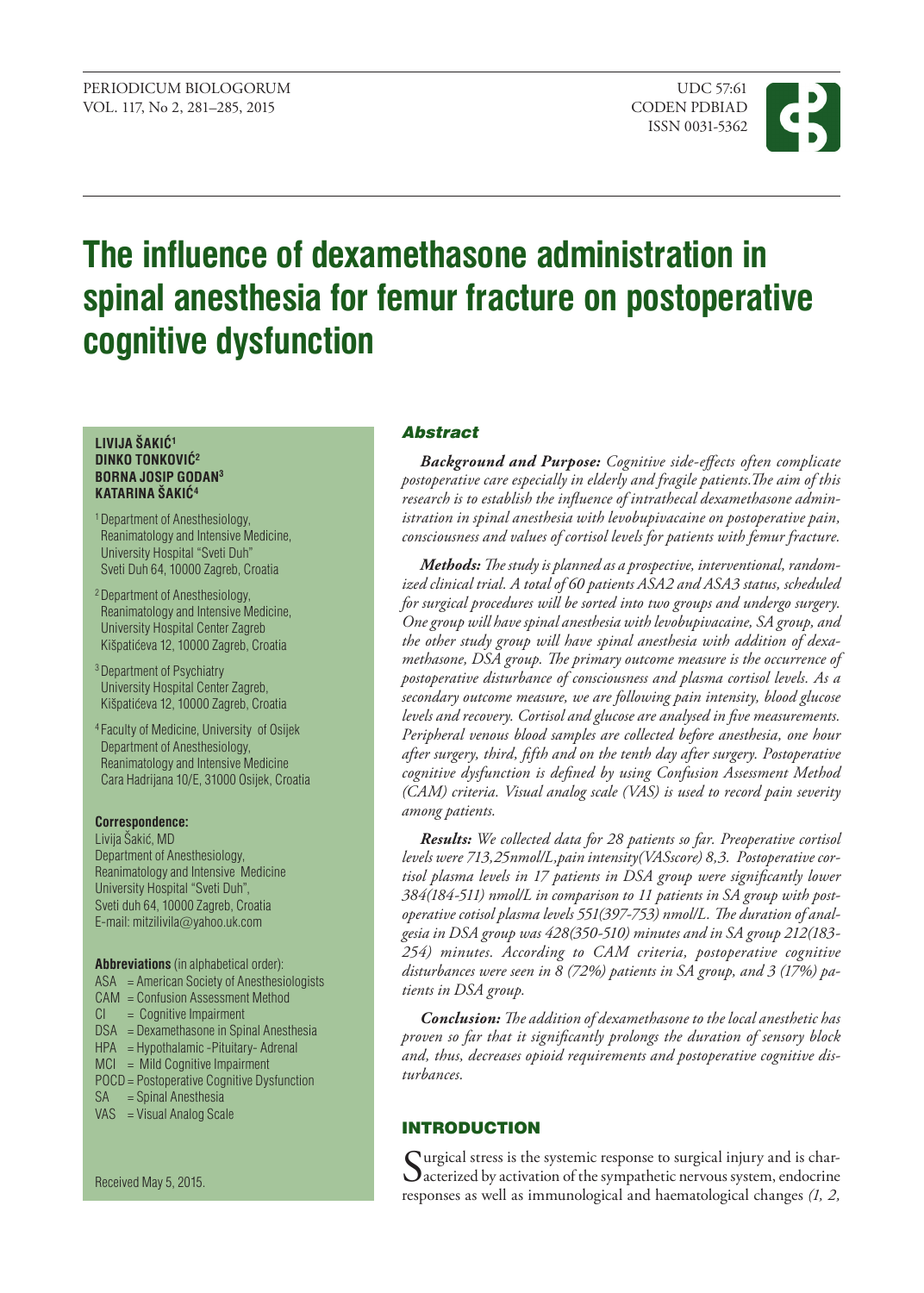*3)*. Spinal analgesia administered before the pain stimulus or surgical injury, prevents harmful central nervous system response and inflammation as an early consequence of operation as well *(4, 5, 6).* Neuroinflammation is believed to have a role in the pathogenesis on postoperative delirium /confusion and postoperative cognitive dysfunction *(8).*

Cognitive side-effects such as emergence agitation (EA), postoperative delirium (POD) and postoperative cognitive dysfunction (POCD) are often complicating the postoperative care especially in elderly and fragile patients *(8).*

The aim of this research is to establish the influence of intrathecal dexamethasone administration in spinal anesthesia with levobupivacaine on postoperative pain, consciousness and values of cortisol levels for elderly patients with femur fracture.

# MATERIAL AND METHODS

The research was carried out in the double-blinded manner, with due approval from the institutional Ethics Committee and an informed consent from all study subjects. The study is planned as a prospective, interventional, randomized clinical trial. Inclusion criteria were patients with well-defined fracture femur for surgical procedure in spinal anaesthesia. Exclusion criteria were diabetes mellitus, autoimmune disease, corticosteroid and immunosupressive use. A total of 60 patients ASA2 and ASA3 status, scheduled for surgical procedures were sorted into two groups and undergo surgery in spinal anesthesia with 12,5mg of levobupivacaine, SA group, and with addition of 8mg of dexamethasone, DSA group. The primary outcome measure was the occurrence of postoperative disturbance of consciousness and plasma cortisol levels. As a secondary outcome measure, we followed pain intensity, blood glucose levels and recovery. Cortisol and glucose were analyzed in five measurements. Peripheral venous blood samples were collected before anesthesia, one hour after surgery, third, fifth and on the tenth day after surgery. Postoperative delirium was defined by using Confusion Assessment Method (CAM) criteria. Visual analogue scale (VAS) is used to record pain severity among patients.

## RESULTS

We collected data for 28 patients with femur fracture undergoing surgery so far. In DSA group median age was 83 years (range 73-95), and SA group median age was 78 years (range 54-91), 6 patients were ASA 2, 22 were ASA 3. All patients completed the study; there was no statistical difference in patients' demographics.Preoperative cortisol plasma levels in 17 patients in DSA group and 11 patients in SA group were increased (Table 1).

Postoperative cortisol plasma levels in 17 patients in DSA group were significantly lower 384(range 184-511) nmol/L in comparison to 11 patients in SA group with postoperative cotisol plasma levels 551 (range 397-753) nmol/L. The duration of analgesia in DSA group was 428+72.57minutes and in SA group 212+34.76 minutes. A pain-free period in the DSA group was longer than that in the SA group(*P*<0.001). Receiving time to VAS >6 and the first analgesic dose prescription in the DSA group was significantly longer than that in the SA group (*P*<0.001) Table 2.

According to CAM criteria some kind of postoperative cognitive impairment was seen in 8(72%) patients in SA group of which we had 5 patients (45%) with moderate cognitive impairment (hyperalert, overly sensitive to environmental stimuli, startled easily) and 3 patients (27%) with mild cognitive impairment (disorganized thinking). In the DSA group we had 3 patients (17%) who developed

|                              | Group DSA |        |        |                 | Group SA |        |        |                 |
|------------------------------|-----------|--------|--------|-----------------|----------|--------|--------|-----------------|
|                              | N         | Median |        | Minimum Maximum | N        | Median |        | Minimum Maximum |
| Age (yr)                     | 17        | 83     | 73     | 95              | 11       | 78     | 54     | 91              |
| Cortisol before block nmol/L | 17        | 713,25 | 445,10 | 1020,64         | 11       | 639,50 | 301,15 | 887,56          |
| VAS before block             | 17        | 8,2    | 5      | 10              | 11       | 8,3    | 6      | 10              |
| Duration of surgery (min)    | 17        | 114,54 | 65,15  | 170,00          | 11       | 108,30 | 63     | 175             |

**Table 1** Comparisons of patient's demographic and clinical data with hip fracture.

Data presented as median(min-max) measured variables. Age, Cortisol before block, VAS = visual analog scale, duration of analgesia P<0.05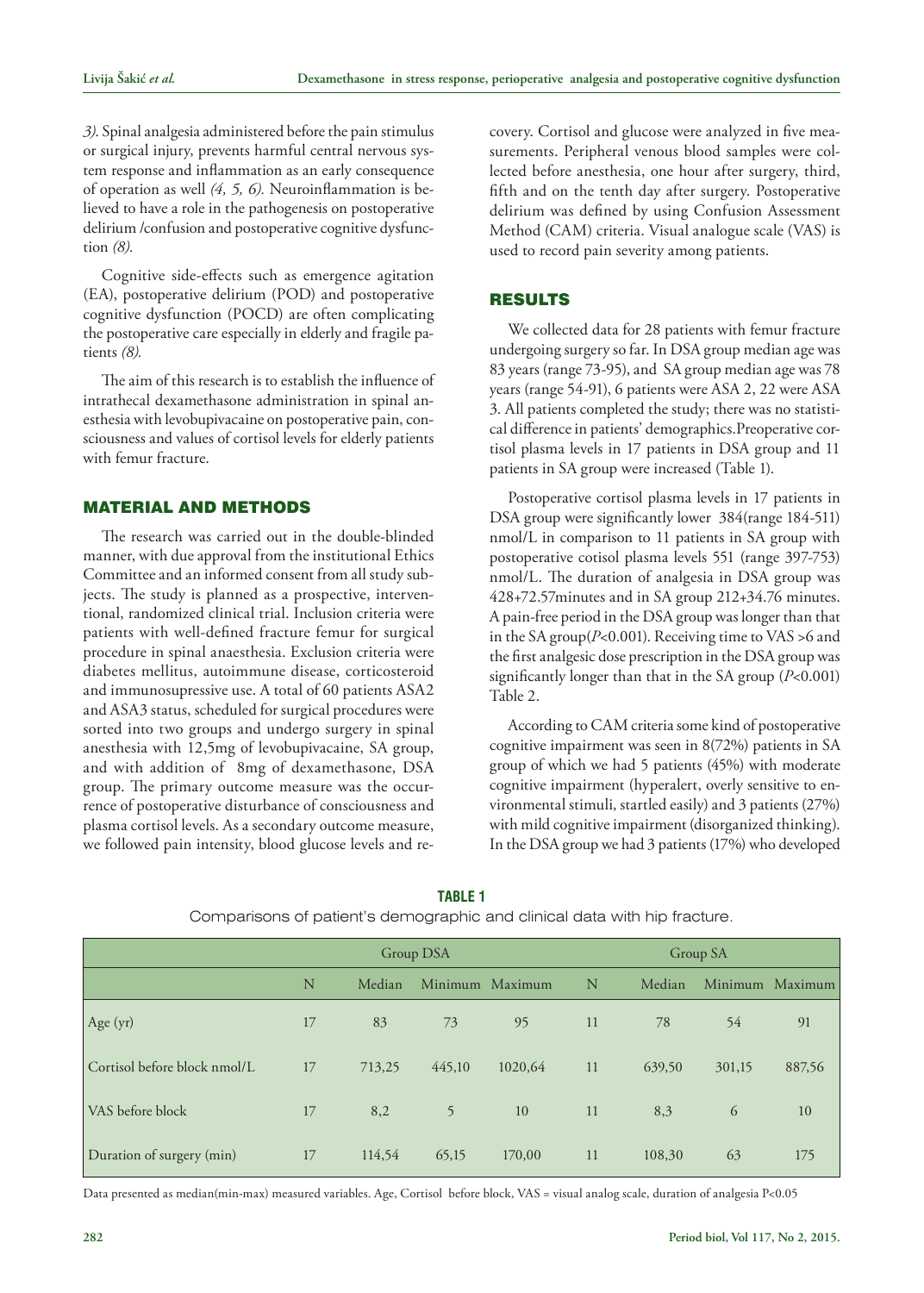|                             | Group DSA |                |                      |                       |    | Group SA |                    |                       |  |
|-----------------------------|-----------|----------------|----------------------|-----------------------|----|----------|--------------------|-----------------------|--|
|                             | N         | Median         | Minimum              | Maximum               | N  | Median   | Minimum            | Maximum               |  |
| Cortisol after block nmol/L | 17        | 384,56         | 184,10               | 511,35                | 11 | 551,40   | 397,05             | 753,17                |  |
| Total of analgesia          | 17        | 428            | 350                  | 510                   | 11 | 212      | 183                | 254                   |  |
| VAS 12h postop              | 17        | $\overline{0}$ | $\overline{0}$       | $\Omega$              | 11 | 0,60     | $\overline{0}$     | $\overline{3}$        |  |
| VAS 1 postop day            | 17        |                | $\mathbf{1}$         | 6                     | 11 | 3,87     |                    | 6                     |  |
| VAS 2 postop.day            | 17        | 0,50           | $\mathbf{1}$         | $\overline{2}$        | 11 | 2,50     |                    | 5                     |  |
| CAM POCD (%)                | 17        | 3              | Mild<br>$CI$ 2 (11%) | Moderate<br>CI 1 (5%) | 11 | 8        | Mild<br>CI 3 (27%) | Moderate<br>CI 5(45%) |  |

#### **Table 2**

Comparisons of postoperative cortisol levels, pain level, analgesia duration and POCD.

Data presented as median(min-max) measured variables. VAS postop = postoperative visual analog scale, TA = total analgesia; CAM=Confusion Assessment Method, POCD= Postoperative Cognitive Dysfunction, CI=Cognitive Impairment , P<0.05

mild or moderate cognitive impairment which was due to patients' preoperative cognitive status.

Hypotension was mild to moderate in both groups and was not different.

There was not postdural puncture headache detected. Other complications such as bradycardia, nausea, and vomiting were not different between the two groups and no neurologic deficit was observed in any patients.

## **DISCUSSION**

Femur fracture is a common, mutilating and very expensive health problem. 10% of all fractures are femur fractures and these patients occupy more than 25% of beds in orthopedic hospitals. The mortality rate is very high, and only less than a half of injured people become mobile again after surgery *(1).* In Croatia, there are about 6000 fractures per year.

These are mainly elderly patients. Approximately 70% of patients will be of ASA physicalstatus 3–4: 35% have one co-morbidity; 17% have two; and 7% have three or more. The most common comorbidities are cardiovascular disease (35%), respiratory disease (14%), cerebrovascular disease (13%), diabetes (9%), malignancy (8%) and treated renal disease (3%) *(9).*

Approximately 25% of patients with hip fracture have moderate or severe cognitive impairment, and a further 15–25% have mild cognitive impairment. Approximately 25% of patients with hip fractures have at least moderate cognitive impairment (abbreviated mental test score < 7), 20% are institutionalised, and 50% require walking aids or are immobile *(10).*

Mortality after hip fracture has remained relatively unchanged for the last two decades. Currently, 8.4% of patients die within 30 days of surgery. However, it has been suggested that up to half of postoperative deaths are potentially preventable. Thirty-day mortality is increased for older, sicker, male patients. Up to 15–30% of patients die within a year of surgery *(11, 12).* The duration of the recovery of cognition after anesthesia and surgery is multifactorial and among other factors is dependent on the type of anesthesia used, the type of surgery and the patient. POCD is considered to be a subtle deterioration in cognitive function, lasting for weeks, months or longer. It can be considered to be a mild cognitive disorder characterized by impairment of memory, learning difficulties and reduced ability to concentrate. Patients are frequently anxious about the surgery they are about to undergo *(13).*

Major surgery causes an endocrine response with release of hypothalamic-pituitary-adrenal (HPA) and sympathetic nervous system hormones. Cognitive impairment has been associated with high levels of glucocorticoids, as documented in a variety of experimental and clinical studies. Cortisol has been found to be toxic to cells in the hippocampus, and this structure plays a critical role in the consolidation of short-term into long-term explicit memory as well as descending control of the HPA axis. This gave rise to the hypothesis that repeated episodes of stress cause decreased hippocampal inhibition of the HPA axis and, thus, prolonged hyperactivation. It seems that cortisol secretion pattern is profoundly affected (i.e. flattened) by major surgery and this flattening is significantly related to the occurrence of early postoperative cognitive dysfunction *(14, 15, 16).*

Our early results confirm corellation between increased plasma cortisol levels after fracture with VAS score and cognitive imapairment. Mild cognitive impair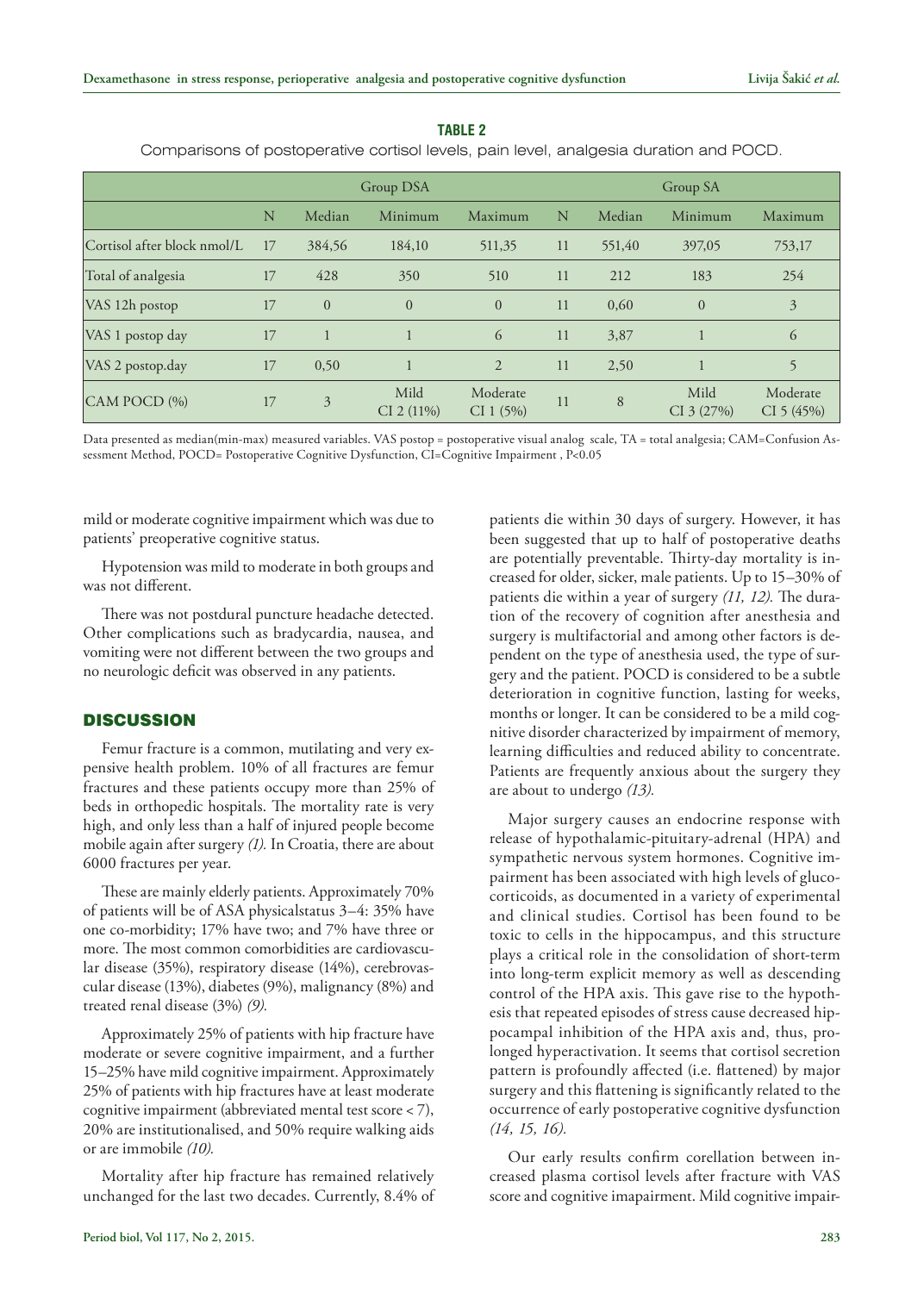ment (MCI) is associated with a higher risk of postoperative delirium. Perioperative cortisol and inflammatory alterations observed in MCI may provide a physiological explanation for this increased risk *(13).* Spinal anaesthesia results in less immunosupression, i.e. maintains the number of Th1 cells, thus stimulating the cell immunity *(6).* Recent findings demonstrate a neuroprotective effect of local anaesthetics, leading to significant reduction in cognitive dysfunction after surgery *(4).* Elderly patients > 60 yr of age and undergoing major surgery subjected to general anaesthesia displayed more frequent cognitive impairment during the immediate postoperative period in comparison to those who received a regional technique *(12).* Daniels AH *et al.* showed that many elderly hip fracture patients had unrecognized CI before surgery, and cognitive impairment (CI ) patients had significantly more pain than normal cognitive (NC) patients did. Appropriate identification of preoperative CI and treatment of pain are crucial in optimizing patient outcomes. Patients with PreCI have an increased incidence of POCD and cognitive decline. Preoperative CI is a good predictor of subsequent postoperative cognitive dysfunction (POCD ) and cognitive decline after 12 months in this group of patients is low *(11).* Dexamethasone added to the local anesthetic and administered intrathecally relieves pain by reducing inflammation and blocking transmission of nociceptive C-fibers and by suppressing ectopic neural discharge *(17).* It has been shown that the duration of postoperative analgesia was prolonged when dexamethasone is given as an adjunct for peripheral nerve blocks *(18, 19).* Although dexamethasone has been used intrathecally for many years, it has not been evaluated when it was given in conjunction with bupivacaine intrathecally. Our investigation confirmed the effect of conjugation of dexamethasone with levobupivacaine the prolong duration time of spinal anesthesia and analgesia compared with spinal anesthesia with only levobupivacaine.

## **CONCLUSION**

The addition of dexamethasone to the local anesthetic significantly prolongs the duration of sensory block and decreases opioid requirements and postoperative cognitive disturbances. There is a need to improve their knowledge around risk factors, prevention and management of postoperative cognitive dysfunction.

*Acknowledgments: This work was supported by grants from the Croatian Ministry of Science (projects: 108- 0000000-3433).*

# **REFERENCES**

**1.** DESBOROUGH J P 2000 The stress response to trauma and surgery. *Br J Anaesthesia 85:* 109–17

- **2.** BURTON D, NICHOLSON G, HALL G 2004 Endocrine and metabolic response to surgery. Continuing Education in Anaesthesia, Critical Care and Pain 4, No 5.
- **3.** ŠAKIĆ K, ŽURA M, ŠAKIC L, VRBANOVIĆ V, [BAGATIN D](http://www.scopus.com/authid/detail.url?origin=resultslist&authorId=24068755800&zone=)  2009 Neuroimmunomodulation by regional and general anaesthesiaError! Hyperlink reference not valid. *Periodicum Biologorum 111:* 209–214
- **4.** WATT D G, HORGAN P G, McMILLAN D C 2015 Routine clinical markers of the magnitude of the systemic inflammatory response after elective operation: A systematic review. *Surgery (Oxford) 157:* 362–380
- **5.** ŠAKIĆ K, ŽURA M, ŠAKIĆ L, MALENICA B, BAGATIN D 2011 [Anaestethic technique and cytokine response](http://www.scopus.com/record/display.url?eid=2-s2.0-79959653427&origin=resultslist&sort=plf-f&src=s&st1=%c5%a1aki%c4%87+k&nlo=&nlr=&nls=&sid=iuCUiL-vS1twWhNyTgswp4c%3a110&sot=b&sdt=b&sl=20&s=AUTHOR-NAME%28%c5%a1aki%c4%87+k%29&relpos=12&relpos=12&searchTerm=AUTHOR-NAME(�aki<0107> k)) . *[Periodicum](file:///M:/Periodicum-Biologorum/Per-Biol-2-2015/za_ispravak/Periodicum Biologorum)  [Biologorum](file:///M:/Periodicum-Biologorum/Per-Biol-2-2015/za_ispravak/Periodicum Biologorum) 113:* 151–156
- **6.** ŽURA M, KOZMAR A, ŠAKIĆ K, MALENICA B, HRGOVIĆ Z 2012 [Effect of spinal and general anesthesia on serum concen](http://www.scopus.com/record/display.url?eid=2-s2.0-84855175218&origin=resultslist&sort=plf-f&src=s&st1=%c5%a1aki%c4%87+k&nlo=&nlr=&nls=&sid=iuCUiL-vS1twWhNyTgswp4c%3a110&sot=b&sdt=b&sl=20&s=AUTHOR-NAME%28%c5%a1aki%c4%87+k%29&relpos=0&relpos=0&searchTerm=AUTHOR-NAME(�aki<0107> k))[tration of pro-inflammatory and anti-inflammatory cytokines.](http://www.scopus.com/record/display.url?eid=2-s2.0-84855175218&origin=resultslist&sort=plf-f&src=s&st1=%c5%a1aki%c4%87+k&nlo=&nlr=&nls=&sid=iuCUiL-vS1twWhNyTgswp4c%3a110&sot=b&sdt=b&sl=20&s=AUTHOR-NAME%28%c5%a1aki%c4%87+k%29&relpos=0&relpos=0&searchTerm=AUTHOR-NAME(�aki<0107> k)) *[Immunobiology](http://www.scopus.com/source/sourceInfo.url?sourceId=20805&origin=resultslist) 217:* 622–627
- **7.** JUN K R, LEE J N, SONG S A, OH S H, LEE J Y, SHIN J H, KIM H R 2015 Serial changes in serum procalcitonin, interleukin 6, and C-reactive protein levels according to non-specific surgical stimulation. *ClinChem Lab Med 53:* 549–58
- **8.** JILDENSTÅL P K, RAWAL N, HALL J L, BERGGREN L , JAKOBSSON J G 2014 Perioperative management in order to minimise postoperative delirium and postoperative cognitive dysfunction: Results from a Swedish web-based survey. *Annals of Medicine and Surgery 3:* 100–107
- **9.** KEHLET H, JENSEN T S, WOOLF C J 2006 Persistent postsurgical pain: risk factors and prevention. *Lancet 367:* 1618–25
- **10.** DANIELS A H, [DAIELLO L A](http://www.ncbi.nlm.nih.gov/pubmed/?term=Daiello LA%5BAuthor%5D&cauthor=true&cauthor_uid=25046191), [LAREAU C R](http://www.ncbi.nlm.nih.gov/pubmed/?term=Lareau CR%5BAuthor%5D&cauthor=true&cauthor_uid=25046191), [ROBIDOUX](http://www.ncbi.nlm.nih.gov/pubmed/?term=Robidoux KA%5BAuthor%5D&cauthor=true&cauthor_uid=25046191)  [K A,](http://www.ncbi.nlm.nih.gov/pubmed/?term=Robidoux KA%5BAuthor%5D&cauthor=true&cauthor_uid=25046191) [LUO W](http://www.ncbi.nlm.nih.gov/pubmed/?term=Luo W%5BAuthor%5D&cauthor=true&cauthor_uid=25046191), [OTT B](http://www.ncbi.nlm.nih.gov/pubmed/?term=Ott B%5BAuthor%5D&cauthor=true&cauthor_uid=25046191), HAYDA R A, [BORN C T](http://www.ncbi.nlm.nih.gov/pubmed/?term=Born CT%5BAuthor%5D&cauthor=true&cauthor_uid=25046191) 2014 Preoperative cognitive impairment and psychological distress in hospitalized elderly hip fracture patients. *[Am J Orthop \(Belle Mead NJ\)](http://www.ncbi.nlm.nih.gov/pubmed/25046191)  43(7):* E146–52
- **11.** SILBERT B, [EVERED L,](http://www.ncbi.nlm.nih.gov/pubmed/?term=Evered L%5BAuthor%5D&cauthor=true&cauthor_uid=25859906) [SCOTT D A,](http://www.ncbi.nlm.nih.gov/pubmed/?term=Scott DA%5BAuthor%5D&cauthor=true&cauthor_uid=25859906) [MCMAHON S](http://www.ncbi.nlm.nih.gov/pubmed/?term=McMahon S%5BAuthor%5D&cauthor=true&cauthor_uid=25859906), [CHO-](http://www.ncbi.nlm.nih.gov/pubmed/?term=Choong P%5BAuthor%5D&cauthor=true&cauthor_uid=25859906)[ONG P,](http://www.ncbi.nlm.nih.gov/pubmed/?term=Choong P%5BAuthor%5D&cauthor=true&cauthor_uid=25859906) [AMES D](http://www.ncbi.nlm.nih.gov/pubmed/?term=Ames D%5BAuthor%5D&cauthor=true&cauthor_uid=25859906), [MARUFF P,](http://www.ncbi.nlm.nih.gov/pubmed/?term=Maruff P%5BAuthor%5D&cauthor=true&cauthor_uid=25859906) [JAMROZIK K](http://www.ncbi.nlm.nih.gov/pubmed/?term=Jamrozik K%5BAuthor%5D&cauthor=true&cauthor_uid=25859906) 2015 Preexisting Cognitive Impairment Is Associated with Postoperative Cognitive Dysfunction after Hip Joint Replacement Surgery. *[Anesthesio](http://www.ncbi.nlm.nih.gov/pubmed/25859906)[logy](http://www.ncbi.nlm.nih.gov/pubmed/25859906)*. Apr 10. [Epub ahead of print]
- **12.** [PAPAIOANNOU A](http://www.ncbi.nlm.nih.gov/pubmed/?term=Papaioannou A%5BAuthor%5D&cauthor=true&cauthor_uid=16045136), [FRAIDAKIS O,](http://www.ncbi.nlm.nih.gov/pubmed/?term=Fraidakis O%5BAuthor%5D&cauthor=true&cauthor_uid=16045136) [MICHALOUDIS D,](http://www.ncbi.nlm.nih.gov/pubmed/?term=Michaloudis D%5BAuthor%5D&cauthor=true&cauthor_uid=16045136) [BA-](http://www.ncbi.nlm.nih.gov/pubmed/?term=Balalis C%5BAuthor%5D&cauthor=true&cauthor_uid=16045136)[LALIS C](http://www.ncbi.nlm.nih.gov/pubmed/?term=Balalis C%5BAuthor%5D&cauthor=true&cauthor_uid=16045136), [ASKITOPOULOU H](http://www.ncbi.nlm.nih.gov/pubmed/?term=Askitopoulou H%5BAuthor%5D&cauthor=true&cauthor_uid=16045136) 2005 The impact of the type of anaesthesia on cognitive status and delirium during the first postoperative days in elderly patients. *[Eur J Anaesthesiol](http://www.ncbi.nlm.nih.gov/pubmed/16045136) 22 :*  492–9
- **13.** KAZMIERSKI J, BANYS A, LATEK J, BOURKE J, JAS-ZEWSKI R, [SOBOW T,](http://www.ncbi.nlm.nih.gov/pubmed/?term=Sobow T%5BAuthor%5D&cauthor=true&cauthor_uid=24603477) KLOSZEWSKA I 2014 Mild cognitive impairment with associated inflammatory and cortisol alterations as independent risk factor for postoperative delirium. *[Dement Geriatr Cogn Disord](file:///M:/Periodicum-Biologorum/Per-Biol-2-2015/za_ispravak/Dement Geriatr Cogn Disord) 38(1*–*2):* 65–78. doi: 10.1159/000357454. Epub 2014
- **14.** NEWCOMER J W, CRAFT S, HERSHEY T *et al.* 1994 Glucocorticoid–induced impairment in declarative memory performance in adult humans. *J Neurosci 14:* 2047–2053
- **15.** MCEWEN B, SAPOLSKY R M 1995 Stress and cognitive function. *Curr Opin Neurobiol 5:* 205–216,1995
- **16.** O'BRIEN J T 1997 The glucocorticoide cascade hypothesis in man. *Br J Psychiatry 170:* 199–201